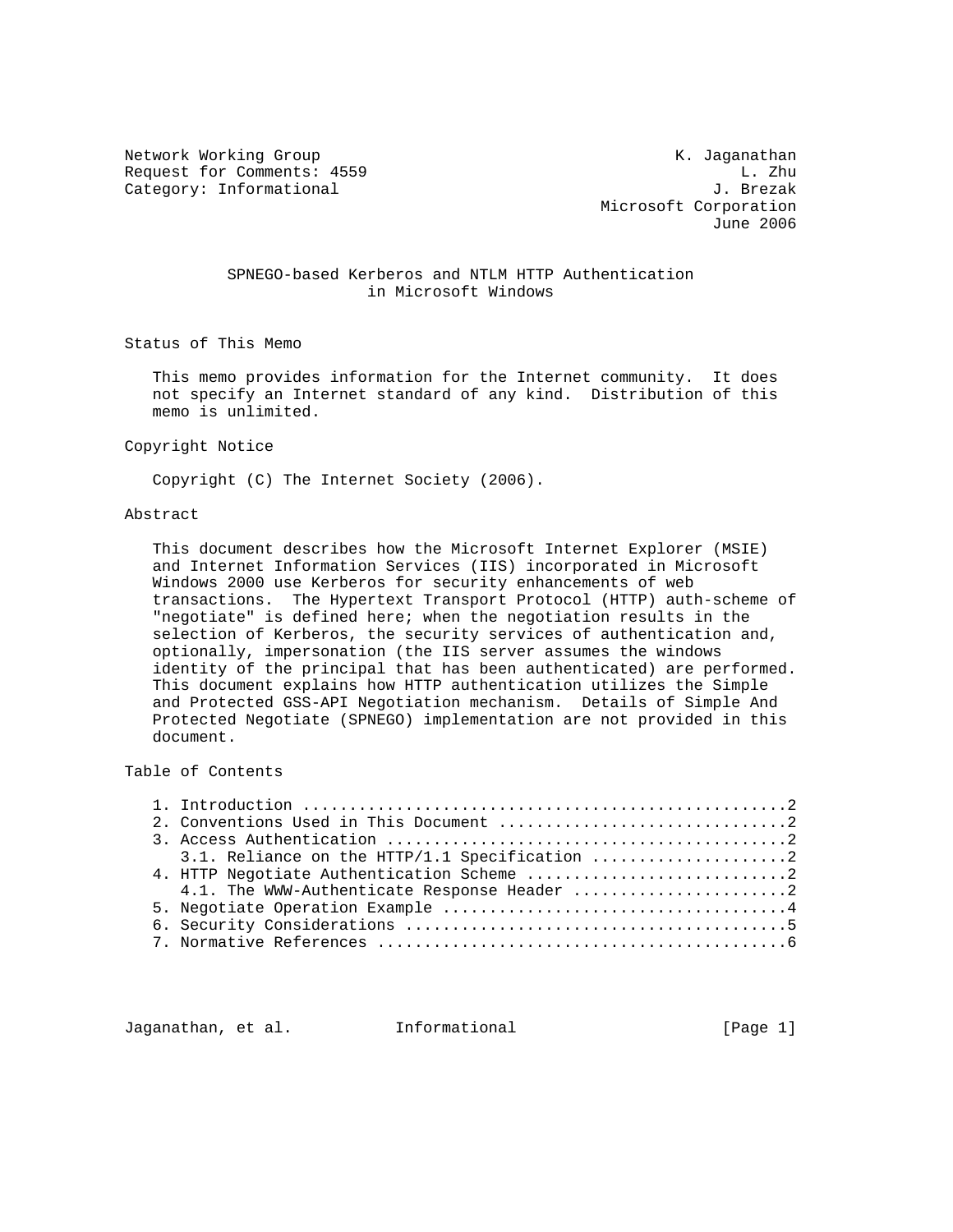# 1. Introduction

 Microsoft has provided support for Kerberos authentication in Microsoft Internet Explorer (MSIE) and Internet Information Services (IIS), in addition to other mechanisms. This provides the benefits of the Kerberos v5 protocol for Web applications.

 Support for Kerberos authentication is based on other previously defined mechanisms, such as SPNEGO Simple And Protected Negotiate (SPNEGO) [RFC4178] and the Generic Security Services Application Program Interface(GSSAPI).

2. Conventions Used in This Document

 The key words "MUST", "MUST NOT", "REQUIRED", "SHALL", "SHALL NOT", "SHOULD", "SHOULD NOT", "RECOMMENDED", "MAY", and "OPTIONAL" are to be interpreted as described in [RFC2119].

- 3. Access Authentication
- 3.1. Reliance on the HTTP/1.1 Specification

 This specification is a companion to the HTTP/1.1 specification [RFC2616], and it builds on the authentication mechanisms defined in [RFC2617]. It uses the augmented BNF section of that document (2.1), and it relies on both the non-terminals defined in that document and other aspects of the HTTP/1.1 specification.

4. HTTP Negotiate Authentication Scheme

 Use of Kerberos is wrapped in an HTTP auth-scheme of "Negotiate". The auth-params exchanged use data formats defined for use with the GSS-API [RFC2743]. In particular, they follow the formats set for the SPNEGO [RFC4178] and Kerberos [RFC4121] mechanisms for GSSAPI. The "Negotiate" auth-scheme calls for the use of SPNEGO GSSAPI tokens that the specific mechanism type specifies.

 The current implementation of this protocol is limited to the use of SPNEGO with the Kerberos and Microsoft(NT Lan Manager) NTLM protocols.

4.1. The WWW-Authenticate Response Header

 If the server receives a request for an access-protected object, and if an acceptable Authorization header has not been sent, the server responds with a "401 Unauthorized" status code, and a "WWW- Authenticate:" header as per the framework described in [RFC2616]. The initial WWW-Authenticate header will not carry any gssapi-data.

Jaganathan, et al. 1nformational 1999 [Page 2]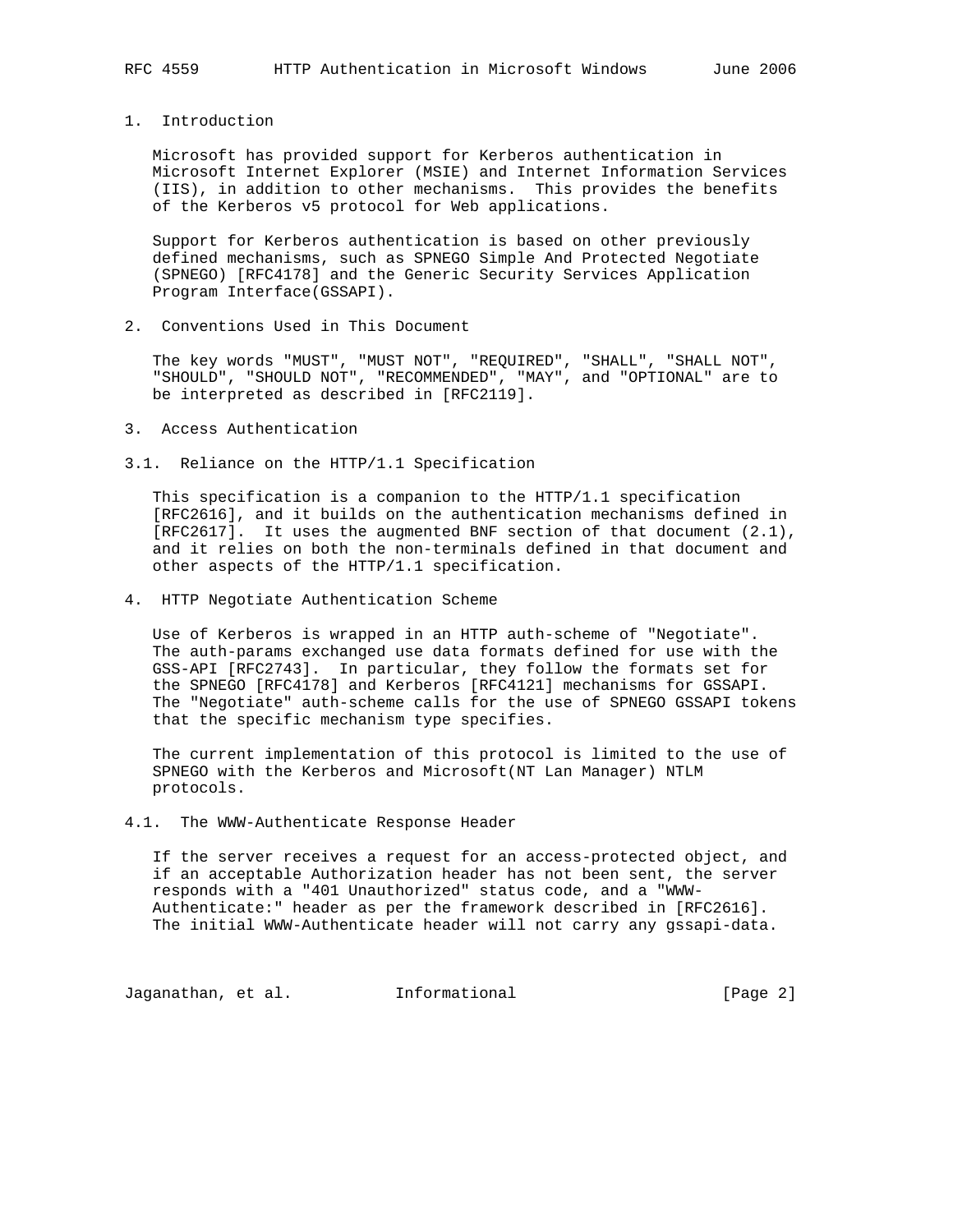The negotiate scheme will operate as follows:

| challenge |  |                          | = "Negotiate" auth-data |
|-----------|--|--------------------------|-------------------------|
| auth-data |  | $= 1$ #( [qssapi-data] ) |                         |

 The meanings of the values of the directives used above are as follows:

gssapi-data

 If the gss\_accept\_security\_context returns a token for the client, this directive contains the base64 encoding of an initialContextToken, as defined in [RFC2743]. This is not present in the initial response from the server.

 A status code 200 status response can also carry a "WWW-Authenticate" response header containing the final leg of an authentication. In this case, the gssapi-data will be present. Before using the contents of the response, the gssapi-data should be processed by gss\_init\_security\_context to determine the state of the security context. If this function indicates success, the response can be used by the application. Otherwise, an appropriate action, based on the authentication status, should be taken.

 For example, the authentication could have failed on the final leg if mutual authentication was requested and the server was not able to prove its identity. In this case, the returned results are suspect. It is not always possible to mutually authenticate the server before the HTTP operation. POST methods are in this category.

 When the Kerberos Version 5 GSSAPI mechanism [RFC4121] is being used, the HTTP server will be using a principal name of the form of "HTTP/hostname".

### 4.2. The Authorization Request Header

 Upon receipt of the response containing a "WWW-Authenticate" header from the server, the client is expected to retry the HTTP request, passing a HTTP "Authorization" header line. This is defined according to the framework described in [RFC2616] and is utilized as follows:

| credentials | = "Negotiate" auth-data2 |
|-------------|--------------------------|
| auth-data2  | $= 1$ #( qssapi-data )   |

gssapi-data

Jaganathan, et al. Informational [Page 3]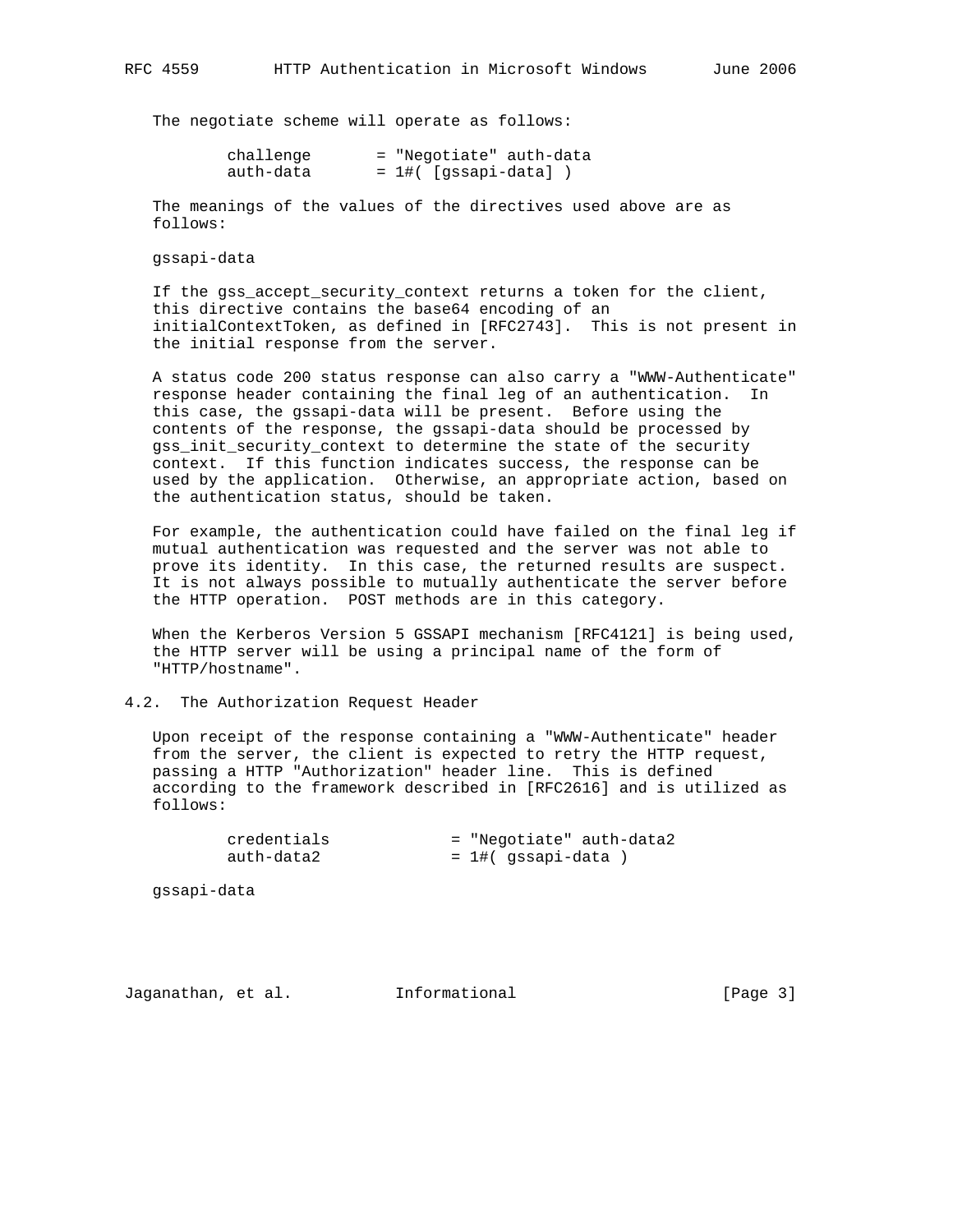This directive contains the base64 encoding of an InitialContextToken, as defined in [RFC2743].

 Any returned code other than a success 2xx code represents an authentication error. If a 401 containing a "WWW-Authenticate" header with "Negotiate" and gssapi-data is returned from the server, it is a continuation of the authentication request.

 A client may initiate a connection to the server with an "Authorization" header containing the initial token for the server. This form will bypass the initial 401 error from the server when the client knows that the server will accept the Negotiate HTTP authentication type.

5. Negotiate Operation Example

 The client requests an access-protected document from server via a GET method request. The URI of the document is "http://www.nowhere.org/dir/index.html".

C: GET dir/index.html

 The first time the client requests the document, no Authorization header is sent, so the server responds with

- S: HTTP/1.1 401 Unauthorized S: WWW-Authenticate: Negotiate
- The client will obtain the user credentials using the SPNEGO GSSAPI mechanism type to identify generate a GSSAPI message to be sent to the server with a new request, including the following Authorization header:
	- C: GET dir/index.html
	- C: Authorization: Negotiate a87421000492aa874209af8bc028

 The server will decode the gssapi-data and pass this to the SPNEGO GSSAPI mechanism in the gss\_accept\_security\_context function. If the context is not complete, the server will respond with a 401 status code with a WWW-Authenticate header containing the gssapi-data.

S: HTTP/1.1 401 Unauthorized

S: WWW-Authenticate: Negotiate 749efa7b23409c20b92356

 The client will decode the gssapi-data, pass this into Gss\_Init\_security\_context, and return the new gssapi-data to the server.

Jaganathan, et al. Informational [Page 4]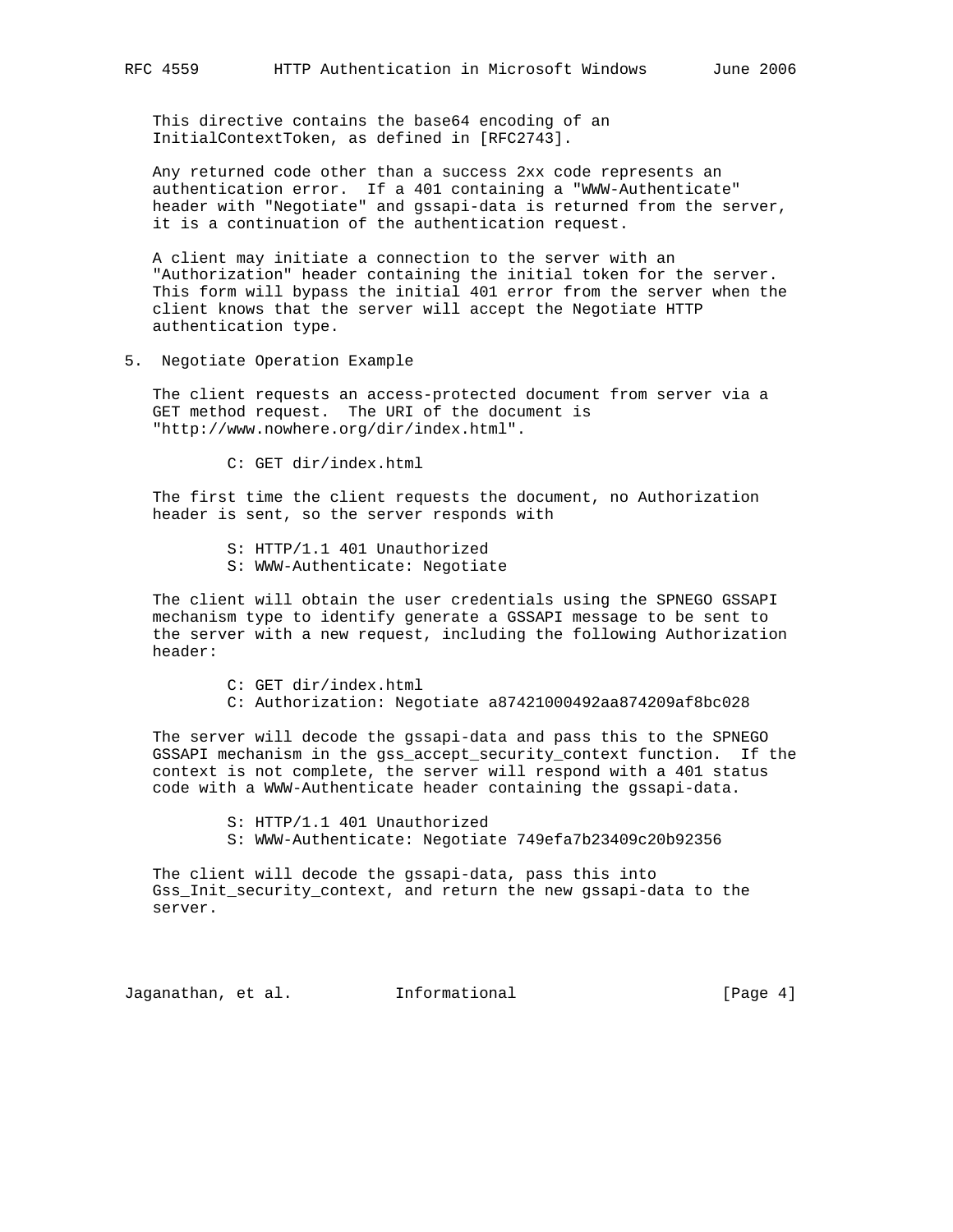- C: GET dir/index.html
- C: Authorization: Negotiate 89a8742aa8729a8b028

 This cycle can continue until the security context is complete. When the return value from the gss\_accept\_security\_context function indicates that the security context is complete, it may supply final authentication data to be returned to the client. If the server has more gssapi data to send to the client to complete the context, it is to be carried in a WWW-Authenticate header with the final response containing the HTTP body.

- S: HTTP/1.1 200 Success
- S: WWW-Authenticate: Negotiate ade0234568a4209af8bc0280289eca

 The client will decode the gssapi-data and supply it to gss\_init\_security\_context using the context for this server. If the status is successful from the final gss\_init\_security\_context, the response can be used by the application.

6. Security Considerations

 The SPNEGO HTTP authentication facility is only used to provide authentication of a user to a server. It provides no facilities for protecting the HTTP headers or data including the Authorization and WWW-Authenticate headers that are used to implement this mechanism.

 Alternate mechanisms such as TLS can be used to provide confidentiality. Hashes of the TLS certificates can be used as channel bindings to secure the channel. In this case clients would need to enforce that the channel binding information is valid. Note that Kerb-TLS [RFC2712] could be used to provide both authentication and confidentiality, but this requires a change to the TLS provider.

This mechanism is not used for HTTP authentication to HTTP proxies.

 If an HTTP proxy is used between the client and server, it must take care to not share authenticated connections between different authenticated clients to the same server. If this is not honored, then the server can easily lose track of security context associations. A proxy that correctly honors client to server authentication integrity will supply the "Proxy-support: Session- Based-Authentication" HTTP header to the client in HTTP responses from the proxy. The client MUST NOT utilize the SPNEGO HTTP authentication mechanism through a proxy unless the proxy supplies this header with the "401 Unauthorized" response from the server.

Jaganathan, et al. Informational [Page 5]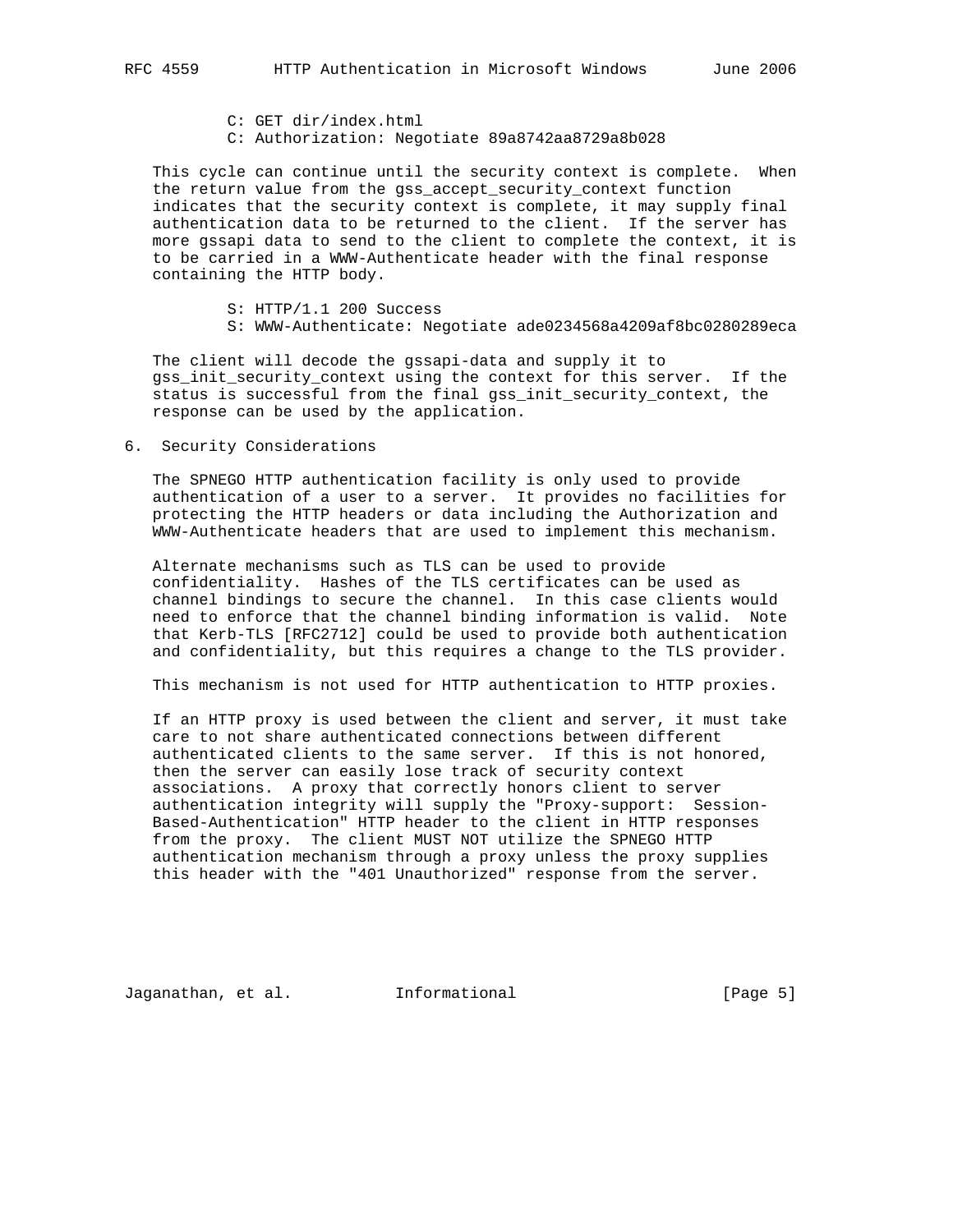When using the SPNEGO HTTP authentication facility with client supplied data such as PUT and POST, the authentication should be complete between the client and server before sending the user data. The return status from the gss init security context will indicate that the security context is complete. At this point, the data can be sent to the server.

- 7. Normative References
	- [RFC2743] Linn, J., "Generic Security Service Application Program Interface Version 2", 2, Update 1", 2743, January 2000.
	- [RFC2119] Bradner, S., "Key words for use in RFCs to Indicate Requirement Levels", BCP 14, RFC 2119, March 1997.
	- [RFC4178] Zhu, L., Leach, P., Jaganathan, K., and W. Ingersoll, "The Simple and Protected GSS-API Generic Security Service Application Program Interface (GSS-API) Negotiation Mechanism", 4178, October 2005.
	- [RFC2616] Fielding, R., Gettys, J., Mogul, J., Frystyk, H., Masinter, L., Leach, P., and T. Berners-Lee, "Hypertext Transfer Protocol -- HTTP/1.1", RFC 2616, June 1999.
	- [RFC2617] Franks, J., Hallam-Baker, P., Hostetler, J., Lawrence, S., Leach, P., Luotonen, A., and L. Stewart, "HTTP Authentication: Basic and Digest Access Authentication", RFC 2617, June 1999.
	- [RFC2712] Medvinsky, A. and M. Hur, "Addition of Kerberos Cipher Suites to Transport Layer Security (TLS)", RFC 2712, October 1999.
	- [RFC4121] Zhu, L., Jaganathan, K., and S. Hartman, "The Kerberos Version 5 Generic Security Service Application Program Interface (GSS-API) Mechanism: Version 2", RFC 4121, July 2005.

Jaganathan, et al. Informational [Page 6]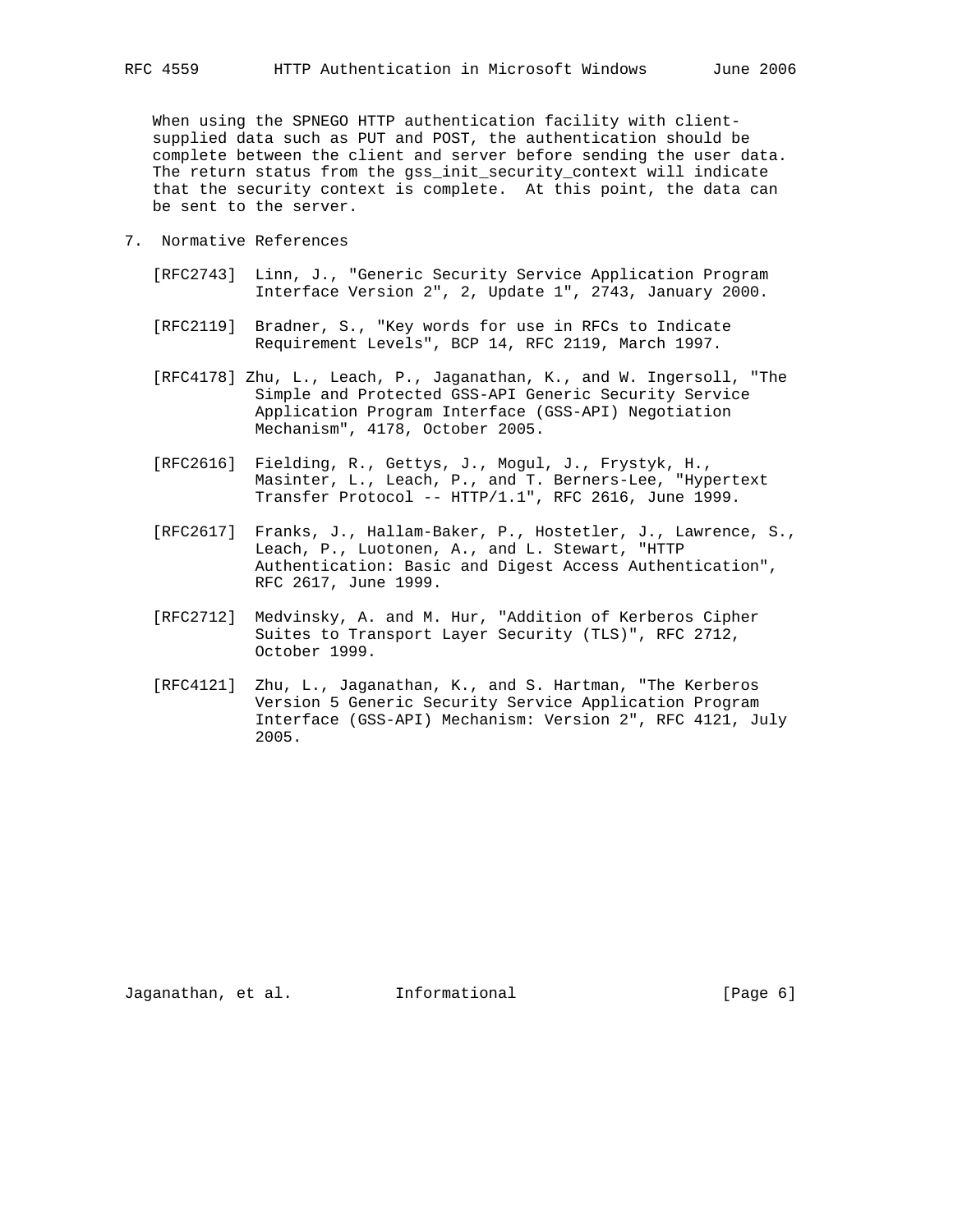Authors' Addresses

 Karthik Jaganathan Microsoft Corporation One Microsoft Way Redmond, WA 98052 US

EMail: karthikj@microsoft.com

 Larry Zhu Microsoft Corporation One Microsoft Way Redmond, WA 98052 US

EMail: lzhu@microsoft.com

 John Brezak Microsoft Corporation One Microsoft Way Redmond, WA 98052 US

EMail: jbrezak@microsoft.com

Jaganathan, et al. 1nformational 1999 [Page 7]